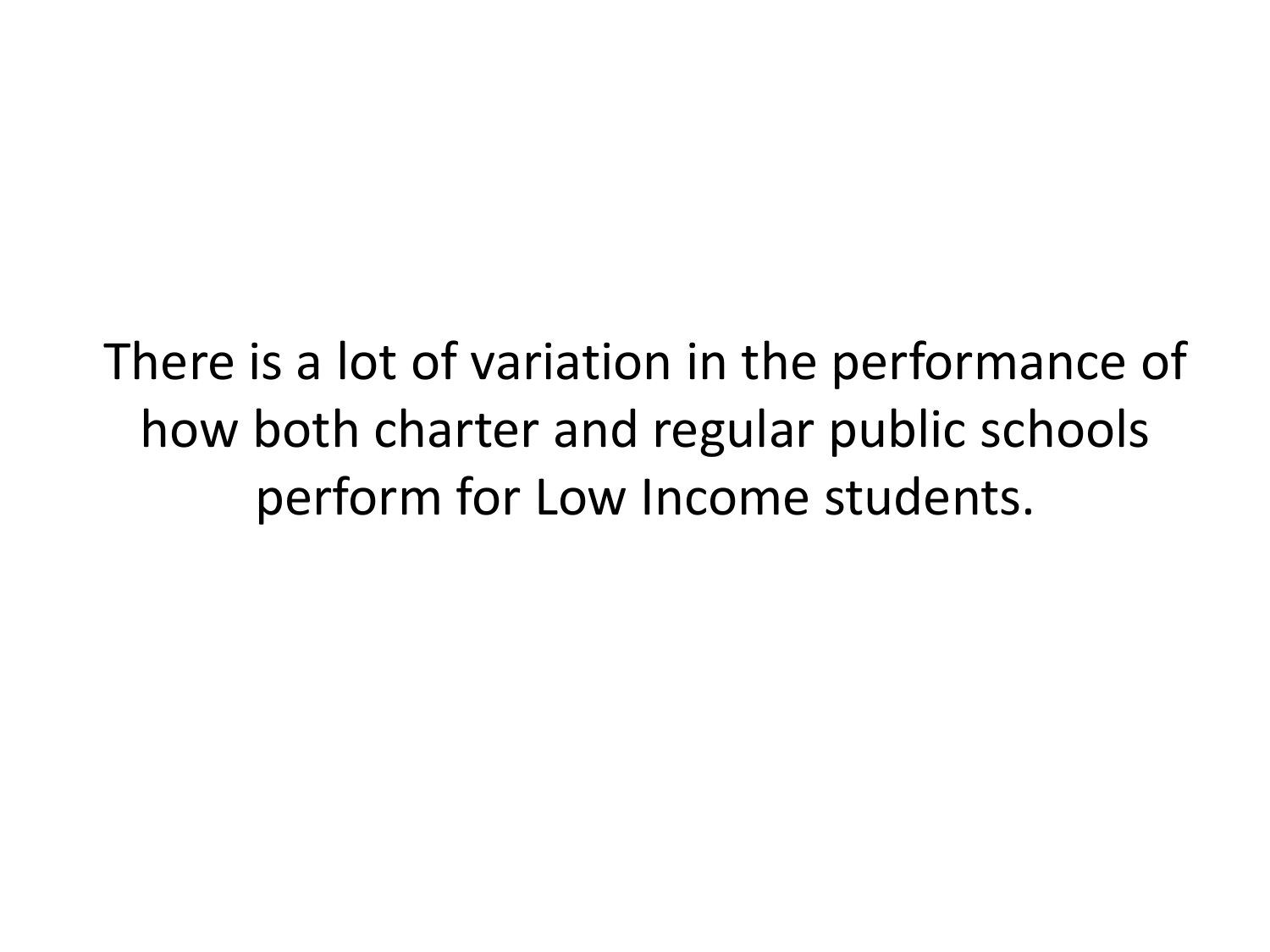

**Fall 2010 Math Proficiency Rates of Low Income Students at Charter** 

Source: [Fall 2010 MEAP Six Year Comparison by School, District and State](http://www.mdoe.state.mi.us/MDEDocuments/2005-2010GapAnalysis.zip) and Fall 2010 Free/Reduced Price Lunch Counts (Building data; available at: http://www.michigan.gov/cepi/0,4546,7-113-21423\_30451\_36965---,00.html ).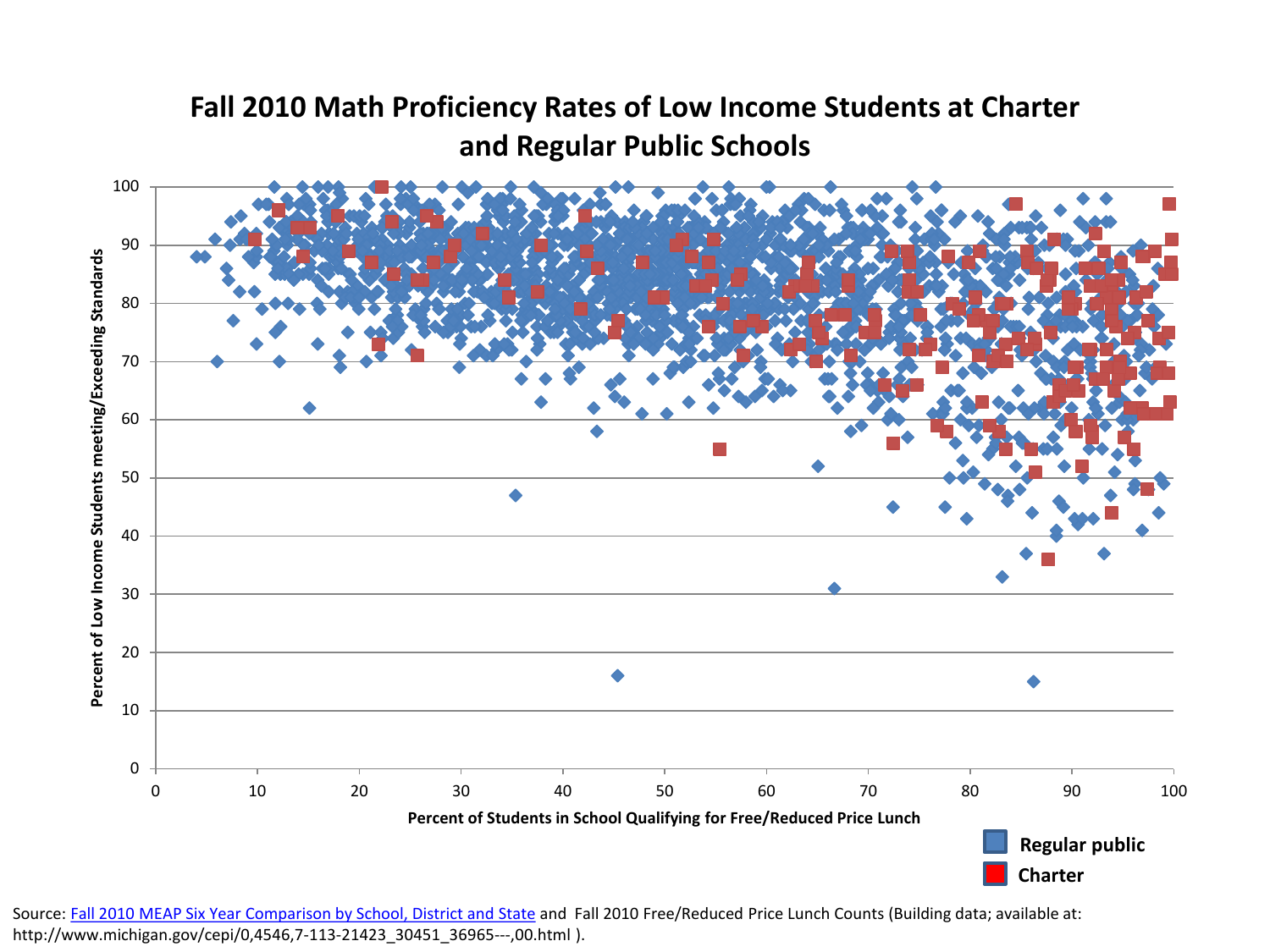

**Fall 2010 Reading Proficiency Rates of Low Income Students at Charter and Regular Public Schools**

Source: [Fall 2010 MEAP Six Year Comparison by School, District and State](http://www.mdoe.state.mi.us/MDEDocuments/2005-2010GapAnalysis.zip) and Fall 2010 Free/Reduced Price Lunch Counts (Building data; available at: http://www.michigan.gov/cepi/0,4546,7-113-21423\_30451\_36965---,00.html).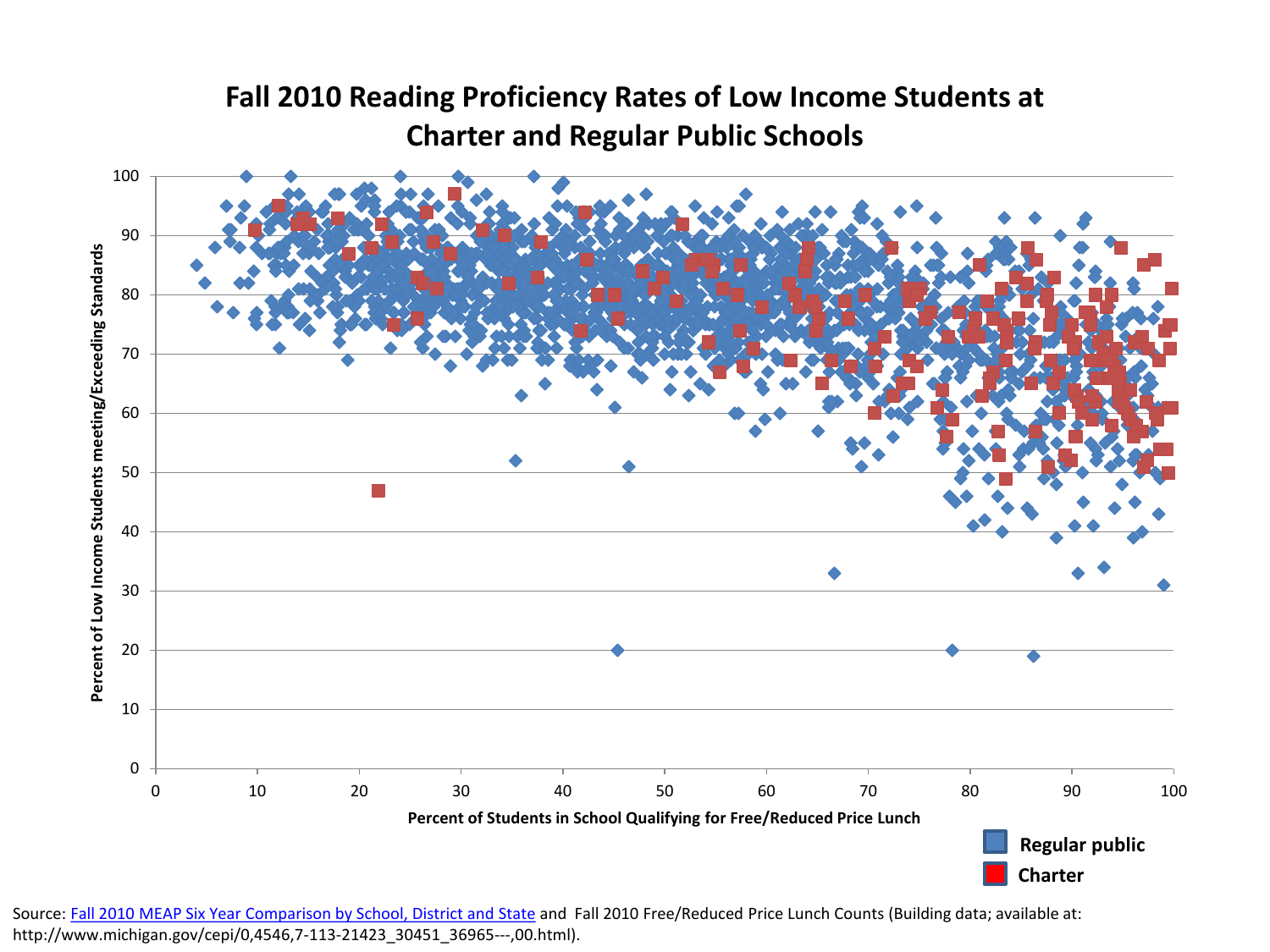In subsequent slides, we rank Detroit elementary and K-8 charter and public schools by the proficiency rates of their low-income students.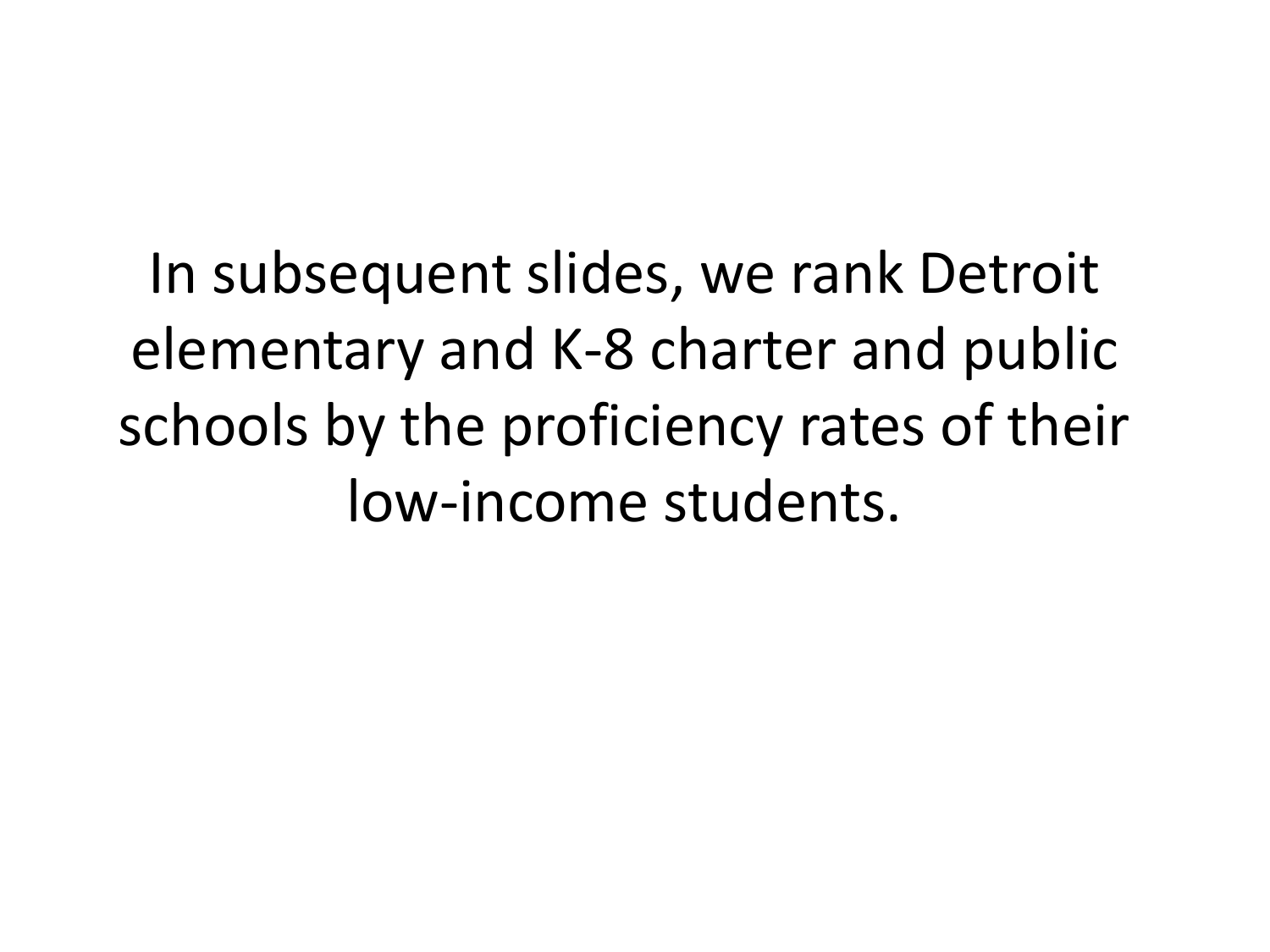We only include schools that are in the top quartile of poverty statewide.\* At these schools, more than 71% of students qualify for free/reduced lunch. We also only include schools that have MEAP results for 2008, 2009, and 2010 – meaning, schools that have been operating for several years.

\* Only schools with 2010 MEAP results were included in this ranking.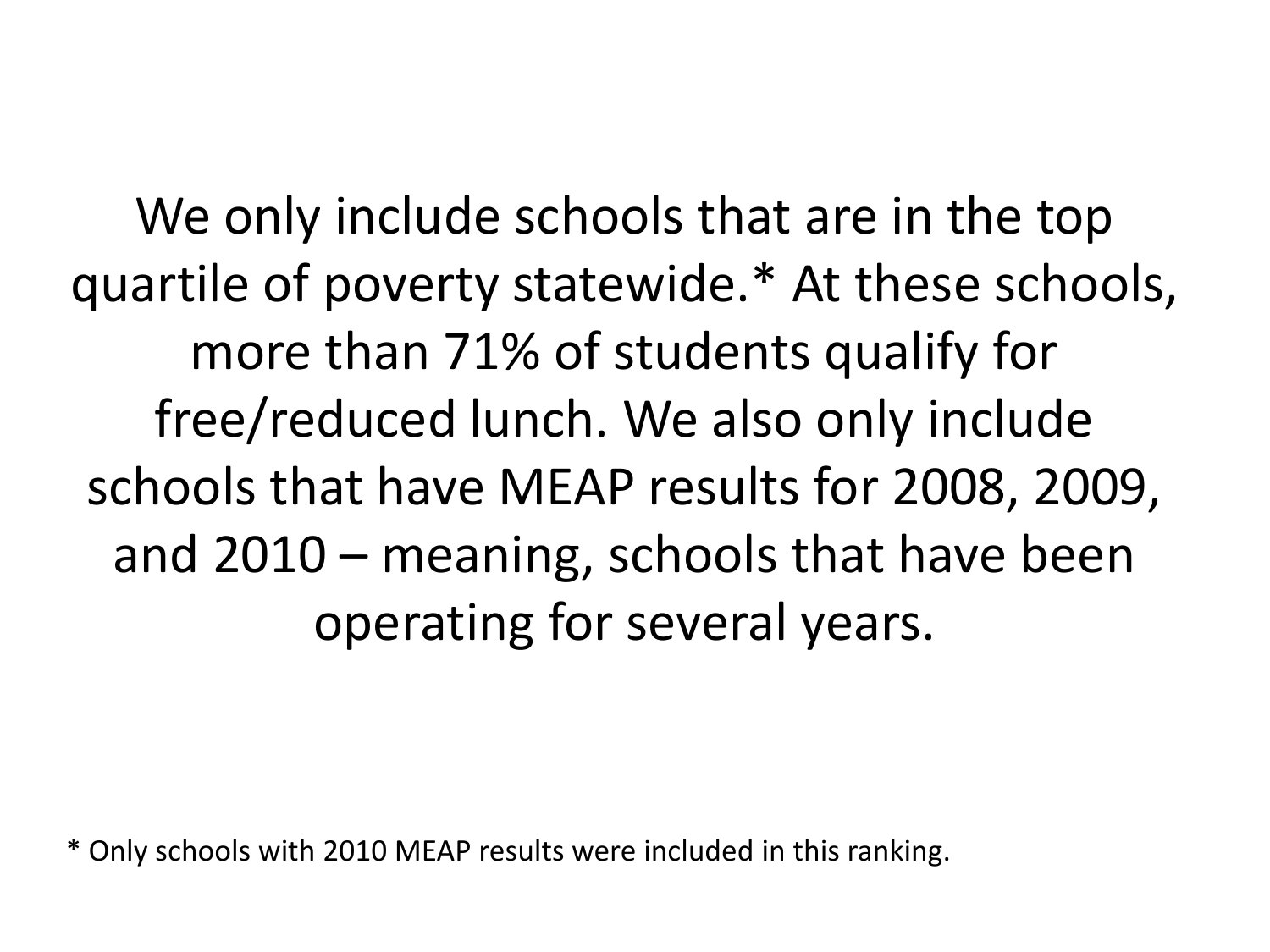What we find is that while some charters rank high in terms of their performance for low-income students, other charters rank low.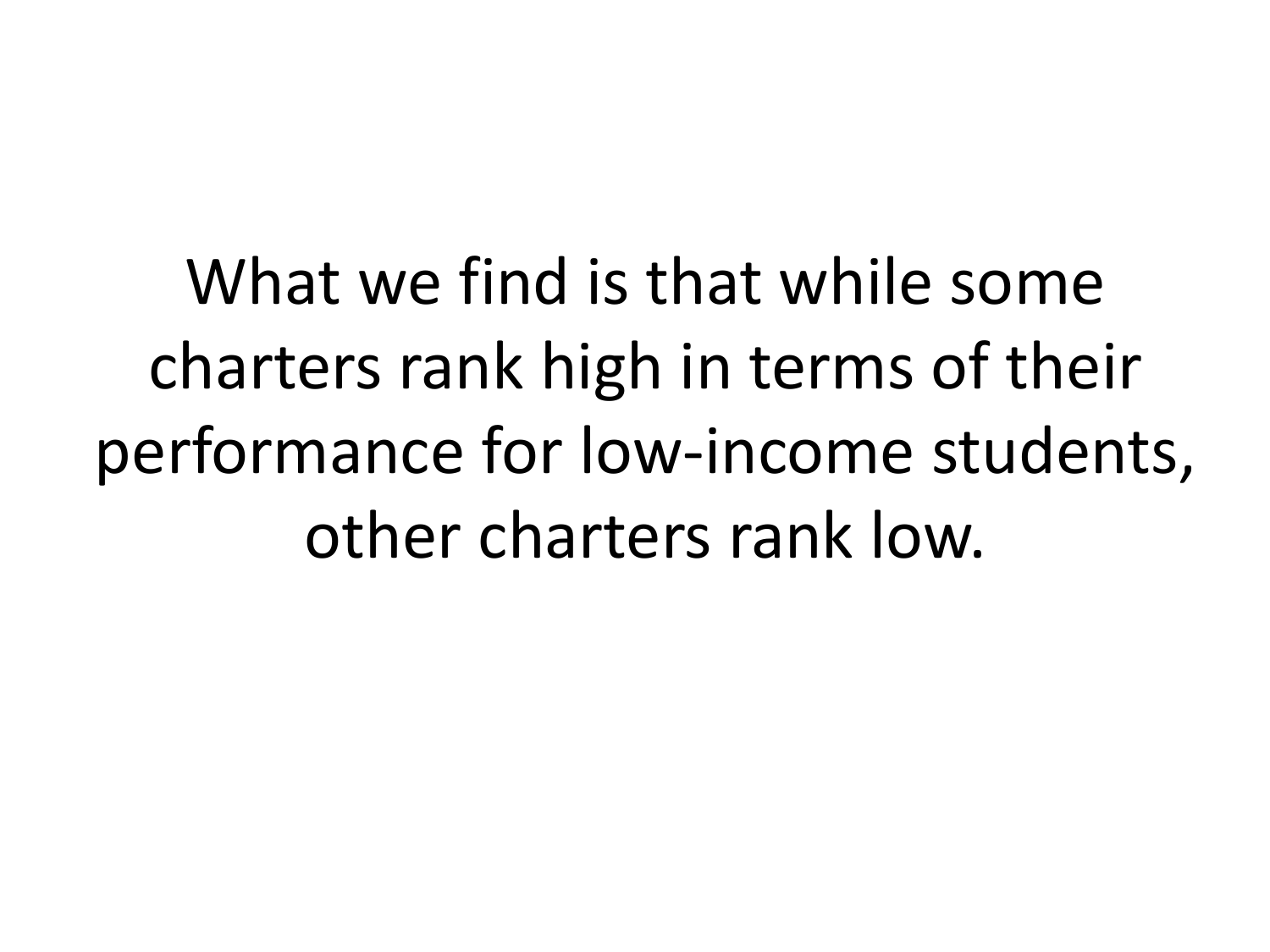## **Percent of Low Income Students Meeting/Exceeding State Standards in Math - Detroit High Poverty Elementary Schools**

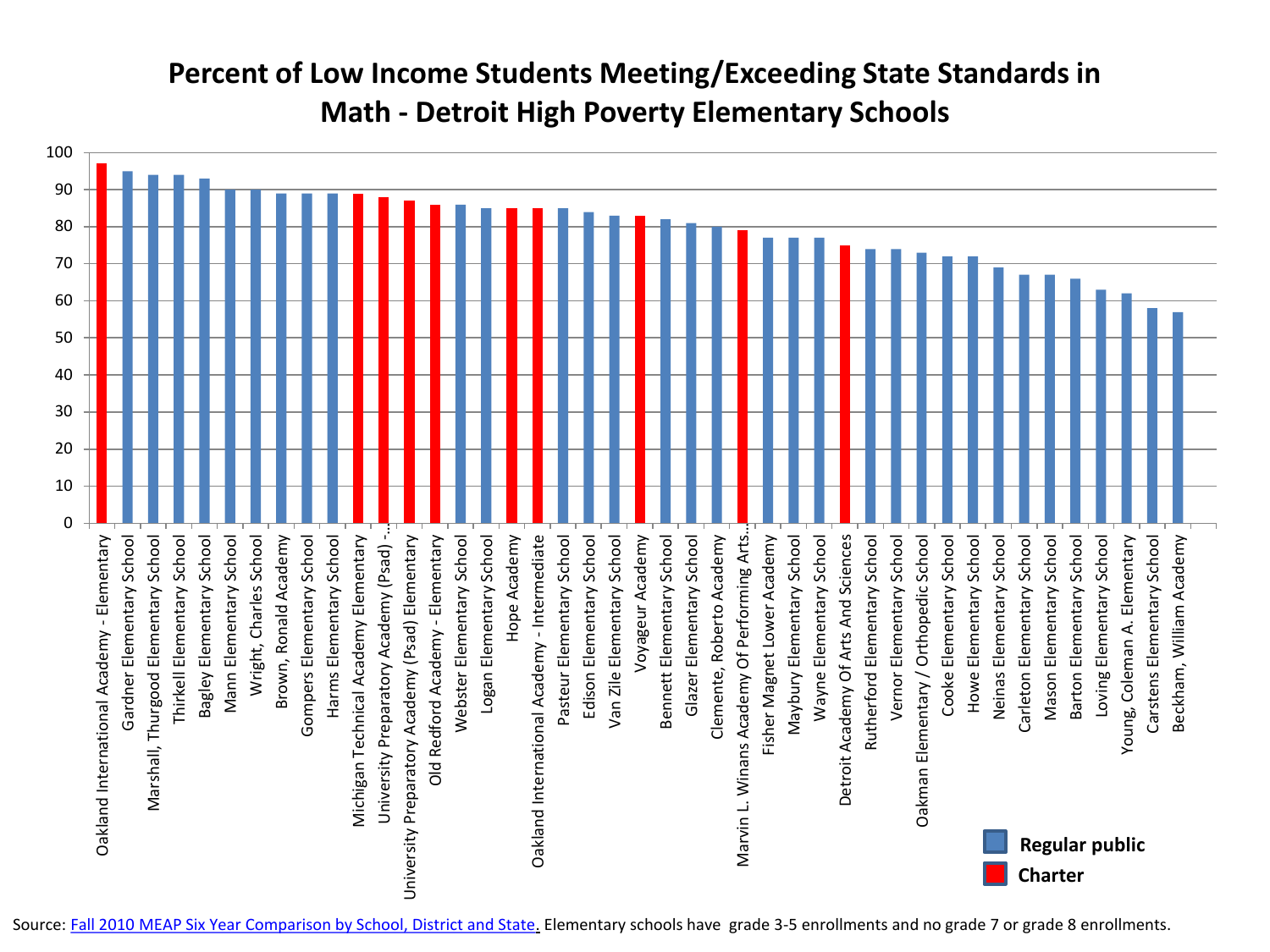## **Percent of Low Income Students Meeting/Exceeding State Standards in Reading - Detroit High Poverty Elementary Schools**



Source: [Fall 2010 MEAP Six Year Comparison by School, District and State.](http://www.mdoe.state.mi.us/MDEDocuments/2005-2010GapAnalysis.zip) Elementary schools have grade 3-5 enrollments and no grade 7 or grade 8 enrollments.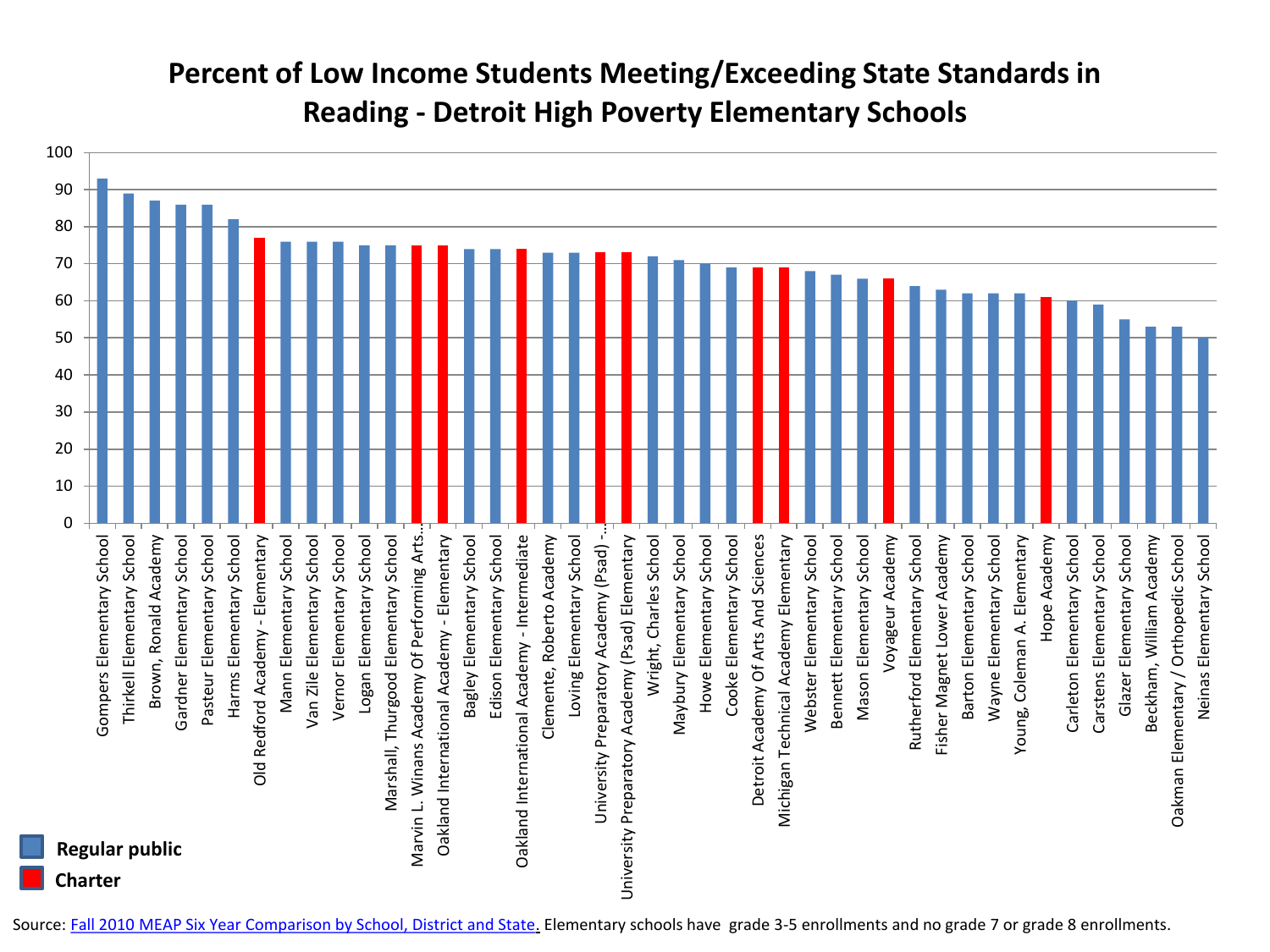## **Percent of Low Income Students Meeting/Exceeding State Standards in Math - Detroit High Poverty K-8 Schools**